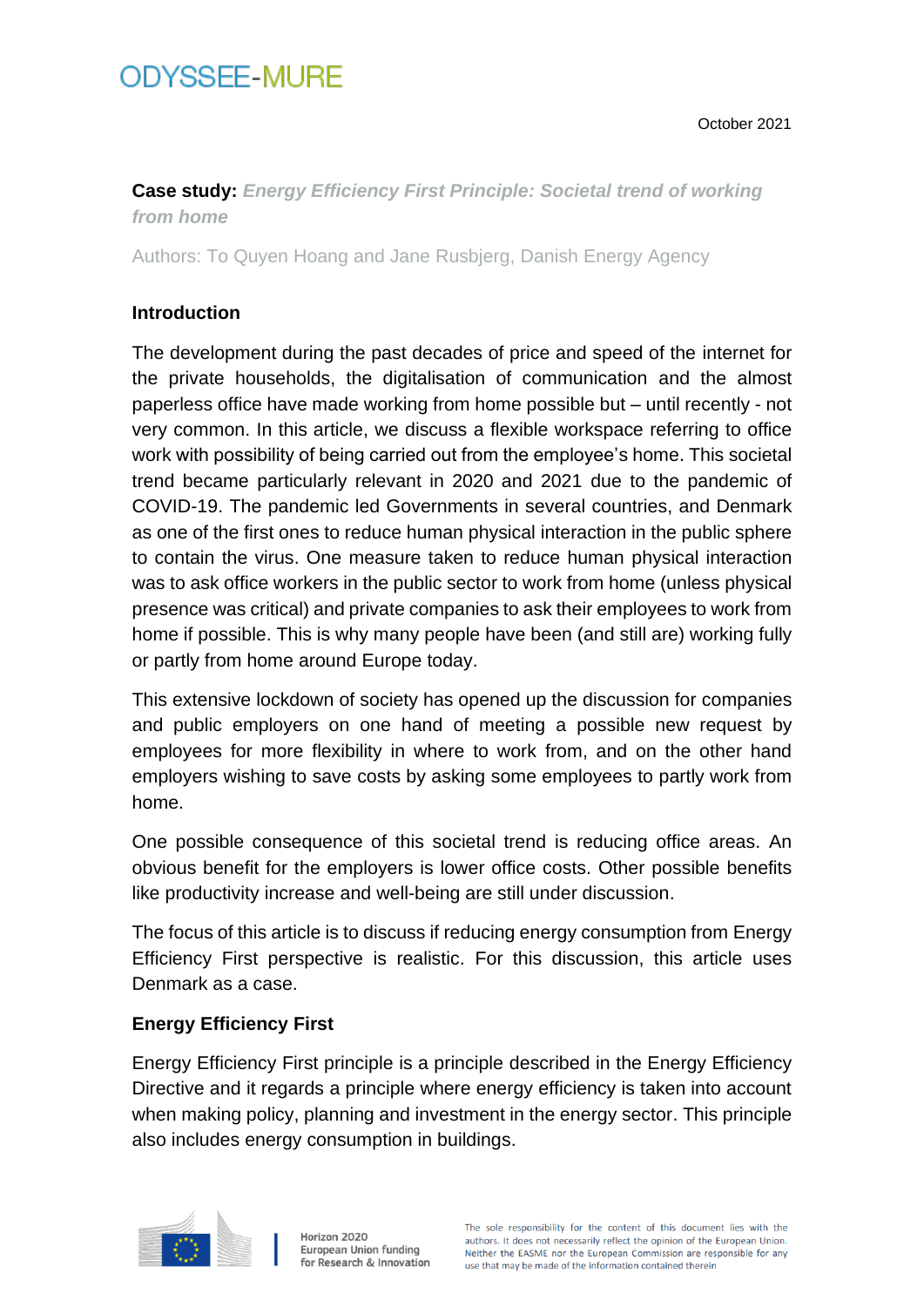Flexible workspaces resulting in a reduction of office space could be a tempting future national policy in accordance with Energy Efficiency First principle. Before this policy is implemented at national level, some analyses should be performed in order to ensure balance in relevant aspects regarding flexible offices. The authors have identified at least two aspects relevant to be analyzed to avoid unintentional increase in energy consumption. The aspects are the balance between energy consumption in offices/home offices and energy consumption for transport. More precisely to ensure that flexible workspaces do not result in overall higher energy consumption on national level. On one hand, an increase in heating and electricity as they will be necessary for both the company office and the home office. On the other hand, a decrease in energy consumption for transport in private cars.

Statistics and articles about the effect of flexible offices' energy consumption during the COVID-19 pandemic are limited. The aim of this article is therefore to provide input for further analyses.

### **Denmark**

In this case study, the focus is the energy consumption of Denmark in 2020 compared to previous years. Denmark was one of the first countries to introduce lockdown measures. This happened on a press conference 11 March 2020 where staff working with non-essential functions in the public sector were asked to work from home.

In the following, the findings of the sectors expected to be mostly affected by the lockdown is presented. These sectors are the Households sector, selected branches in the Commercial and Public sector and the Transport sector.

### **Results**

### *Households*

In 2020, preliminary figures state that for households, the total energy consumption was reduced by 4.7 pct. in 2020 compared to 2019 as shown in figure 1. Looking at fuels traditionally used for water and space heating, we see a reduction. Parts of the reduction in these fuels finds the explanation in warmer temperatures in 2020 compared to 2019 hence leading to a smaller need for heating in general. This finding reveals the complexity of the analysis.

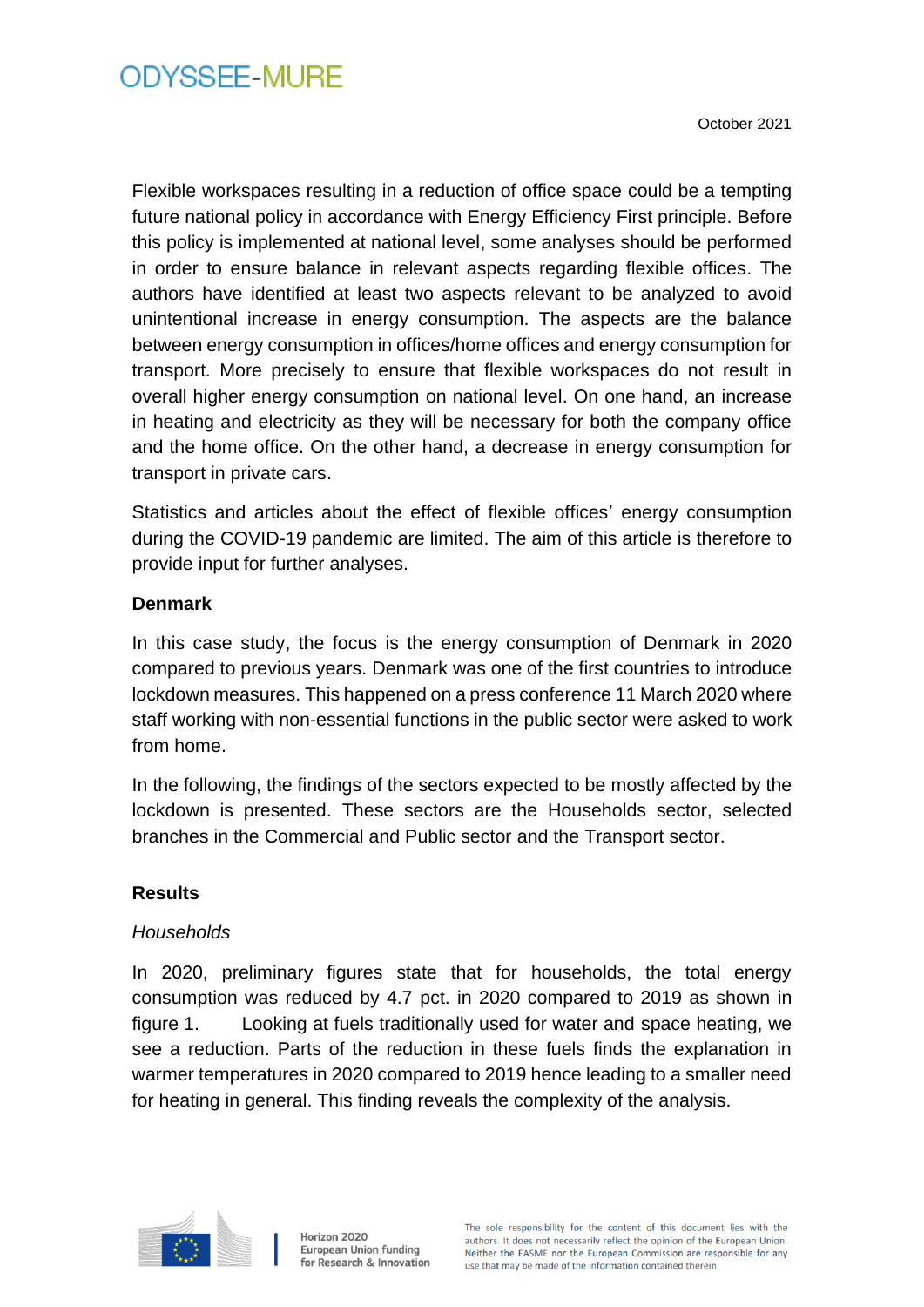October 2021



Figure 1 – Energy consumption of households in Denmark. Renewable energy includes a.o. heat pumps and wood pellets. Source: Statistics Denmark, preliminary figures.

Electricity consumption in households increased by 5.7 pct. from 2019 to 2020. This increase may find its explanation in the lockdown of Denmark. Figure 2 shows the median of the daily electricity consumption for households in 2019 and 2020. Having a look at electricity consumption, week by week, it is clear to see the point of the press conference where the Danish Prime Minister encouraged the Danes to stay home had a significant impact. Until that week, the electricity consumption has approximately the same pattern as in 2019. Later in spring, week 15 in 2020 it is Easter and the drop in electricity consumption for households is less significant compared to Easter in week 16 in 2019. This change in holiday pattern should be noted.

A closer look at figure 2 shows that the daily electricity consumption is significantly higher for households in 2020 – especially during the weekdays where many people worked from home. When working from home, electricity is required for the computer, lighting, cooking for lunch, coffee or tea etc. To these figures, it should be noted that some employees were asked to stay home from jobs which would require their presence, e.g. staff working in retail, staff in the tourist business etc. The figure also shows that the electricity consumption gap between 2019 and 2020 is generally smaller during the weekends (grey vertical area) compared to weekdays as most people did not work during weekends. However, the electricity consumption is generally higher during weekends in 2020

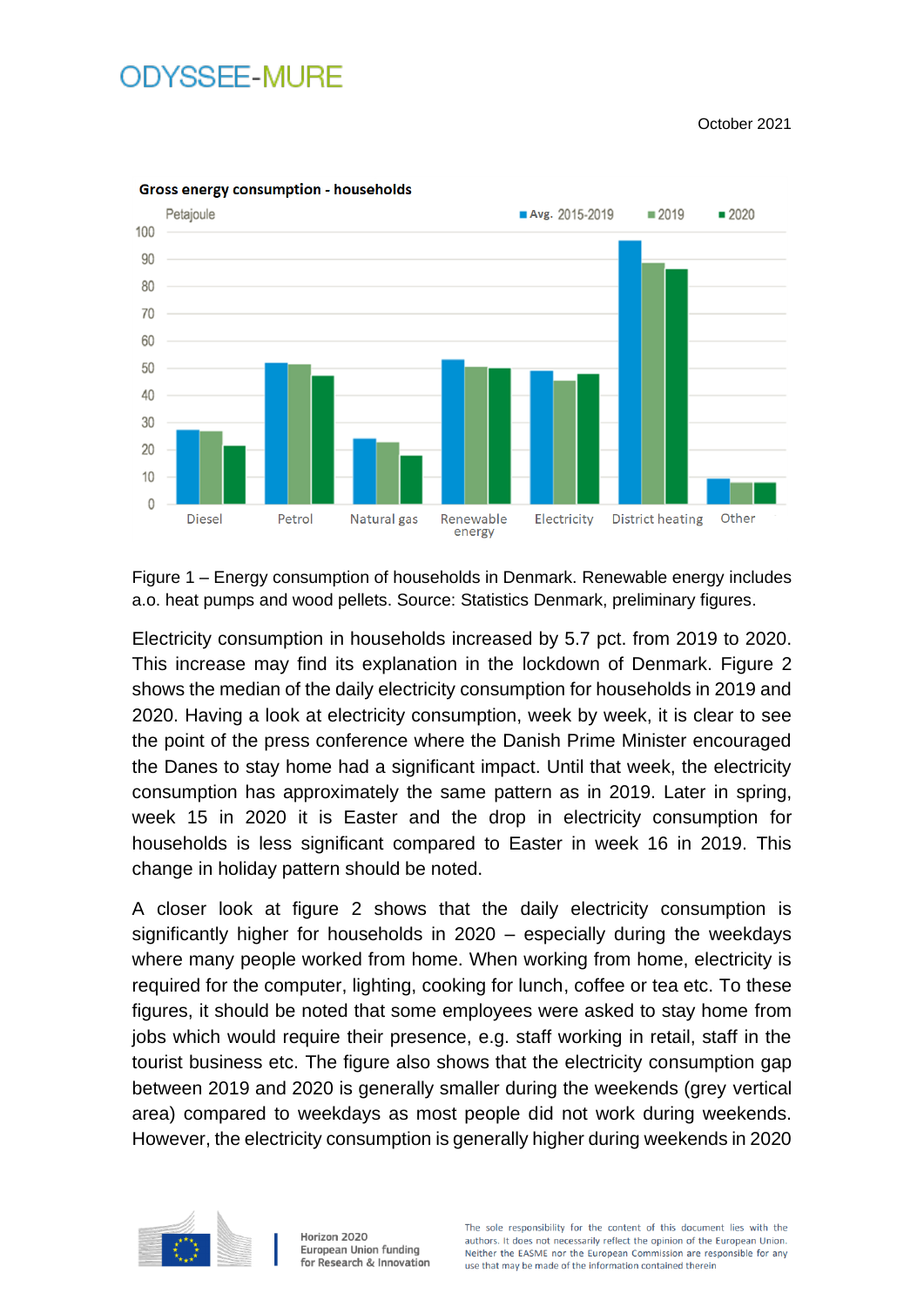compared to 2019. This could be due to the lockdown in Denmark, which meant many closed shops, restaurants, cinemas, museums, sport facilities etc. Households would therefore typically spend more time at home as other places were closed. The pattern is particularly significant in the months where lightning is necessary due to fewer hours of natural daylight.



Figure 2 - Median of daily electricity consumption for households in 2019 and 2020. The white vertical areas are weekdays, and the grey ones are weekends. Source: Statistics Denmark, experimental statistics.

## *Transport*

The decrease in diesel and gasoline consumption by households are due to the COVID-19 restrictions where many people worked from home and hence did not consume fuel for transportation in private cars to go to work.

When comparing total sales figures for gasoline month by month in 2020 and the years before, there is a significant drop in March 2020. This drop equals during the year. Before drawing hasty conclusions, it is important to keep in mind that gasoline is also used for other purposes than private cars.

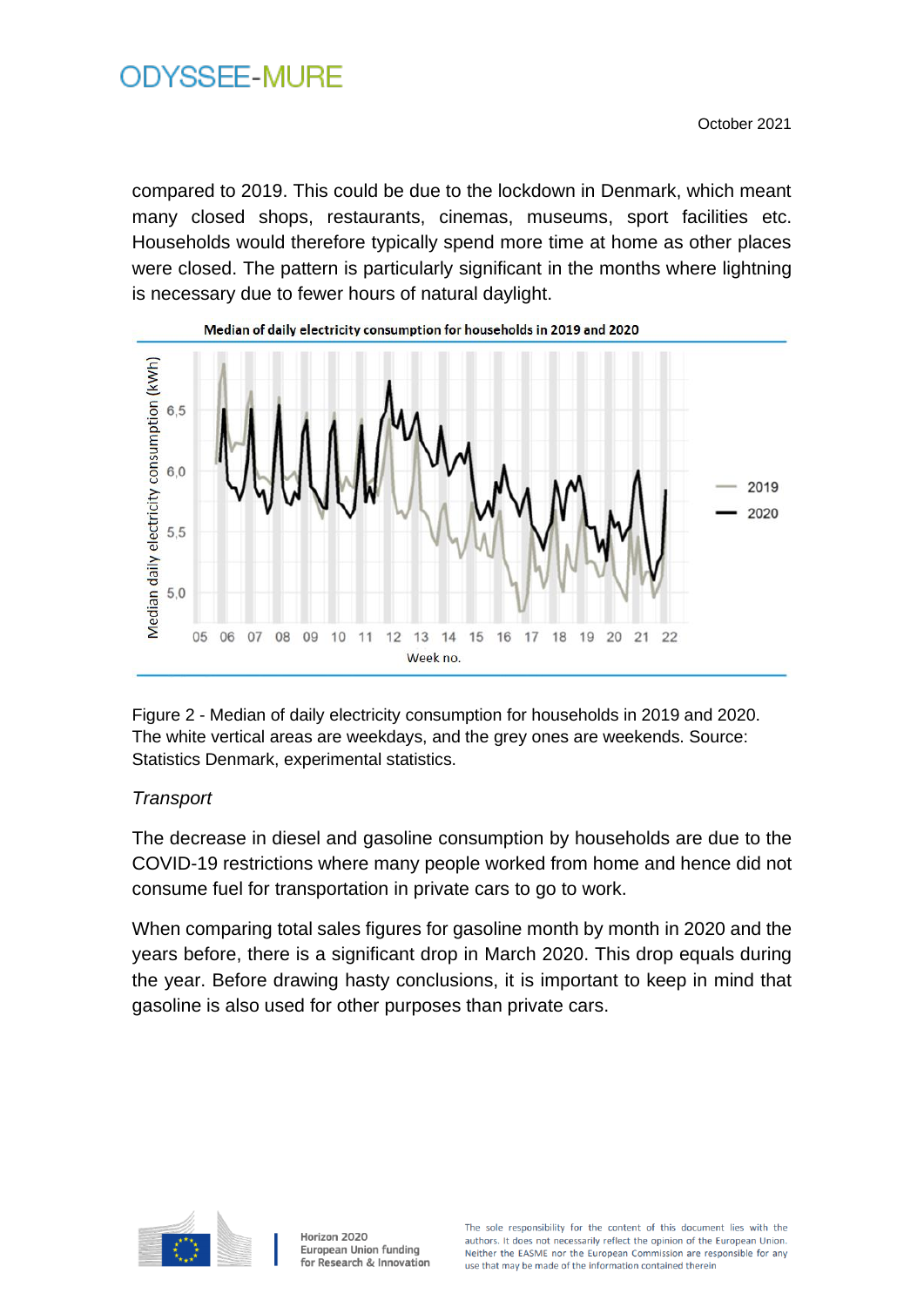October 2021



Figure 3 – Sales figures of gasoline in Denmark, for the months of 2019, 2020 and average of the last 5 years. Source: Danish Energy Agency, Monthly energy statistics

As diesel is used for other purposes like heating, the fuel has not been included in this description.

#### *Services – selected branches*

The service sectors were also highly affected during 2020. Restaurants, hotels, sport activities, museums etc. were asked to close down temporarily. Shops, except for food stores, were closed only allowing internet sales. The closing was extensive. Figure 4 shows that the energy consumption for selected branches in the services sector is lower in 2020 compared to the average of the previous 2-3 years. Besides less activity, this could also be due to higher outdoor temperatures in 2020. Another explanation for decreasing energy consumption in these branches could be that a downward trend in the last few years has continued due to e.g. energy efficiency. Furthermore, energy were still consumed for building operations during lockdown, so the decrease is less significant in these branches. It is not possible to draw conclusions regarding energy consumption this early.



Horizon 2020 European Union funding for Research & Innovation

The sole responsibility for the content of this document lies with the authors. It does not necessarily reflect the opinion of the European Union. Neither the EASME nor the European Commission are responsible for any use that may be made of the information contained therein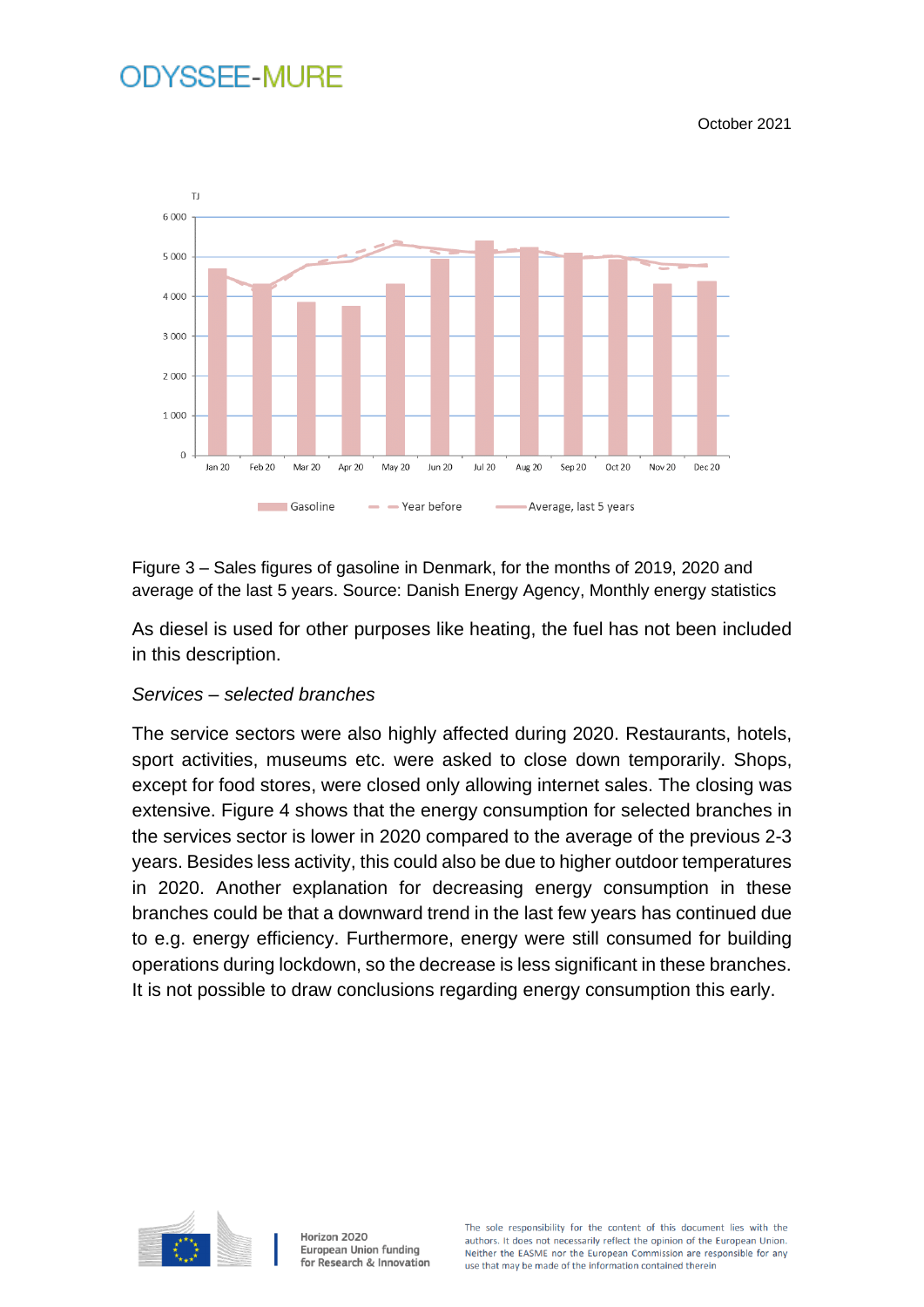October 2021



Figure 4 - Energy consumption for service sectors, 2015 – 2020 in Denmark. Source: Statistics Denmark, preliminary statistics

## **Conclusion and Recommendation**

The Danish data indicates that the households' electricity consumption will increase if employees work from home. However, if most or all of the employees at an office works from home, the office building would still have to provide the required indoor climate in accordance with the Building Code. Therefore, office buildings were still heated and ventilated during COVID-19 lockdown. Thus, a significant drop in energy consumption in branches with office buildings related to employees working from home was not detected in the present preliminary statistics.

Sales of fuel for transport decreased as Denmark was closed. Fuel consumption rose again through the year to the same level as previous years.

The energy consumption in the services sector, which was highly affected by the closing has not dropped significantly according to preliminary statistics.

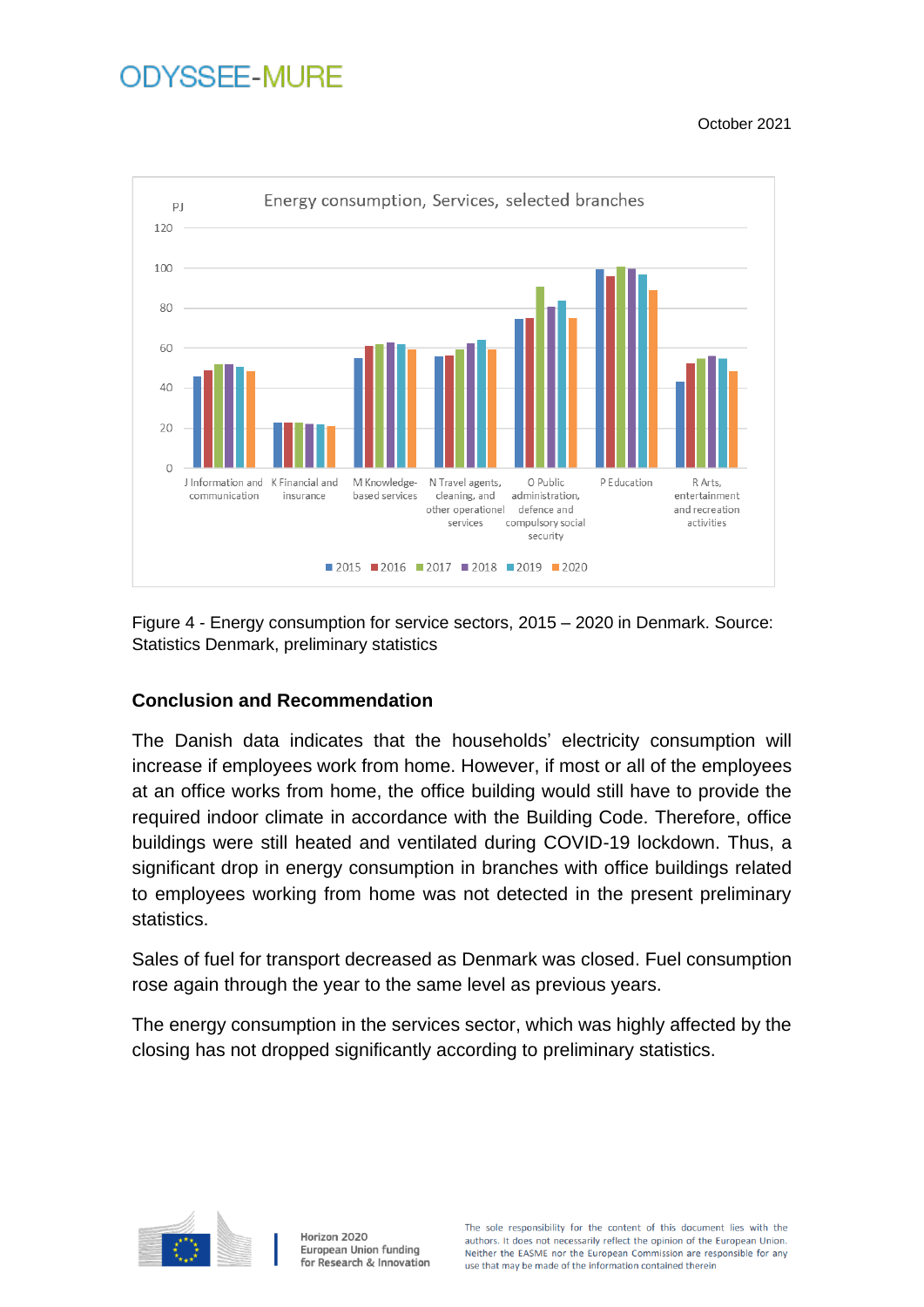#### *Recommendation for future analyses*

The findings of this article indicates that some data is already available and easy accessible. Much data and statistics are not yet available and is difficult to analyze. Based on our findings we recommend case studies or deeper analyses of final statistics on energy consumption, focusing on private transportation (e.g. change of mode) and heating/electricity consumption at workplace offices/home offices. An analysis performed by IEA could be taken into consideration. IEA analyzed international data showing that for people who commute by car, working from home is likely to reduce their carbon dioxide (CO2) footprint if their journey to work is greater than about 6 kilometers. However, for short car commutes or those done by public transport, working from home could increase CO2 emissions due to extra residential energy consumption.

#### **Disclaimer**

The opinions expressed in this publication are those of the authors. They do not necessarily reflect the opinions or views of the Danish Energy Agency or the Danish Ministry of Climate, Energy and Utilities